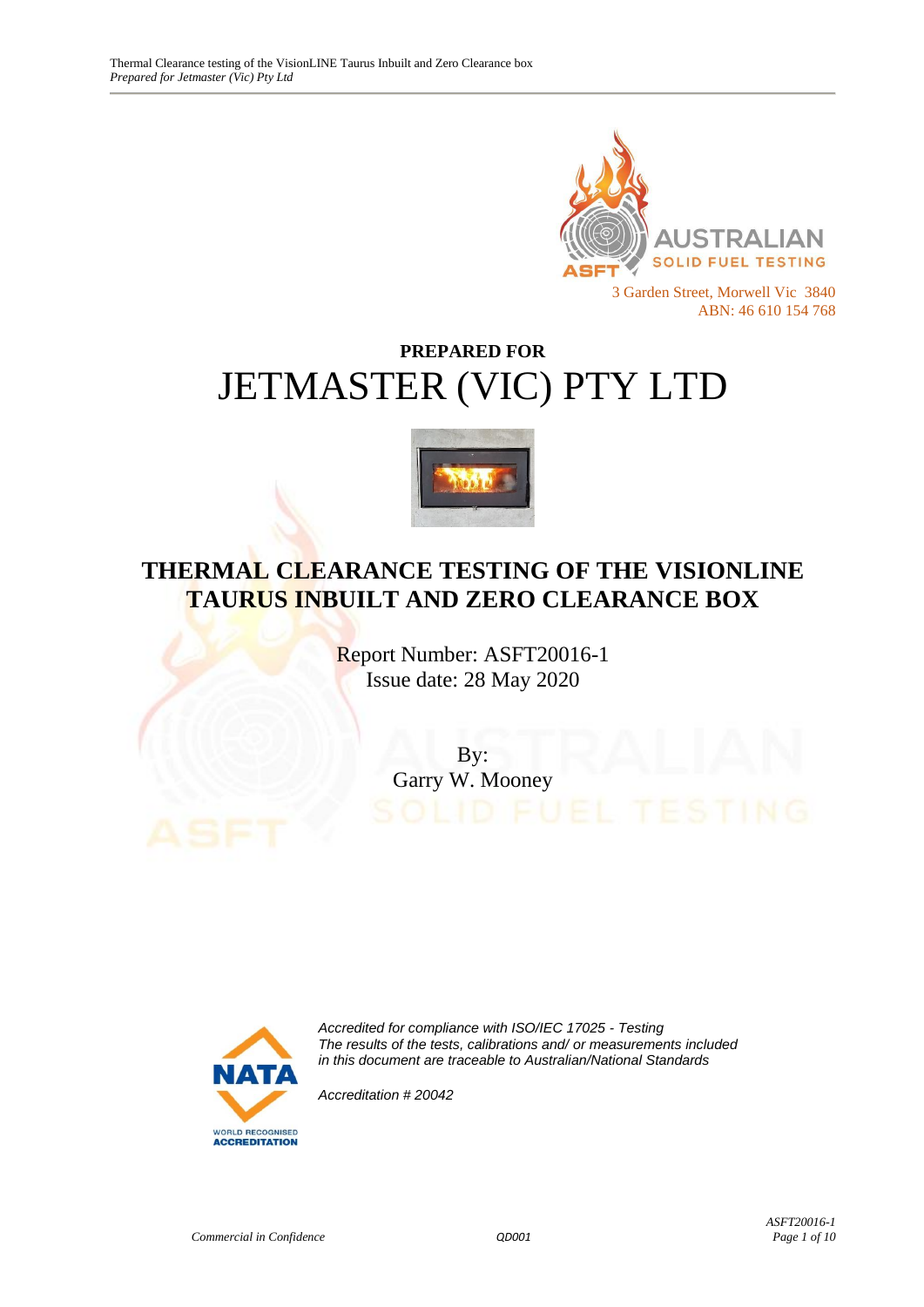#### **Report Distribution**

#### **Jetmaster (Vic) Pty Ltd**

Z.I.da Relvinha, Sarzedo AP,55 3304-909 Arganil - Portugal

**Paulo Ferreira**

ASFT Report Archive

#### **Revision Details**

| <b>Revision</b> | <b>Date</b> | <b>Comments</b>                                                             |
|-----------------|-------------|-----------------------------------------------------------------------------|
|                 | 25/02/2020  | Preliminary report – awaiting payment and engineering drawings of appliance |
|                 | 28/05/2020  | Issue of NATA endorsed test report                                          |

#### **Disclaimer**

This Report is intended only for the use of the individual or entity named above (Intended Recipient). ASFT is not liable to the Intended Recipient in respect of any loss, damage, cost or expense suffered as a result of reliance on the information contained in this Report or any actions taken or not taken on the basis of this Report. In particular, results presented in this Report relate exclusively to the samples selected by the Intended Recipient and no responsibility is taken for the representativeness of these samples.

This report shall not be reproduced except in full, without written approval of ASFT.

QD-001R1 Copyright © 2020 ASFT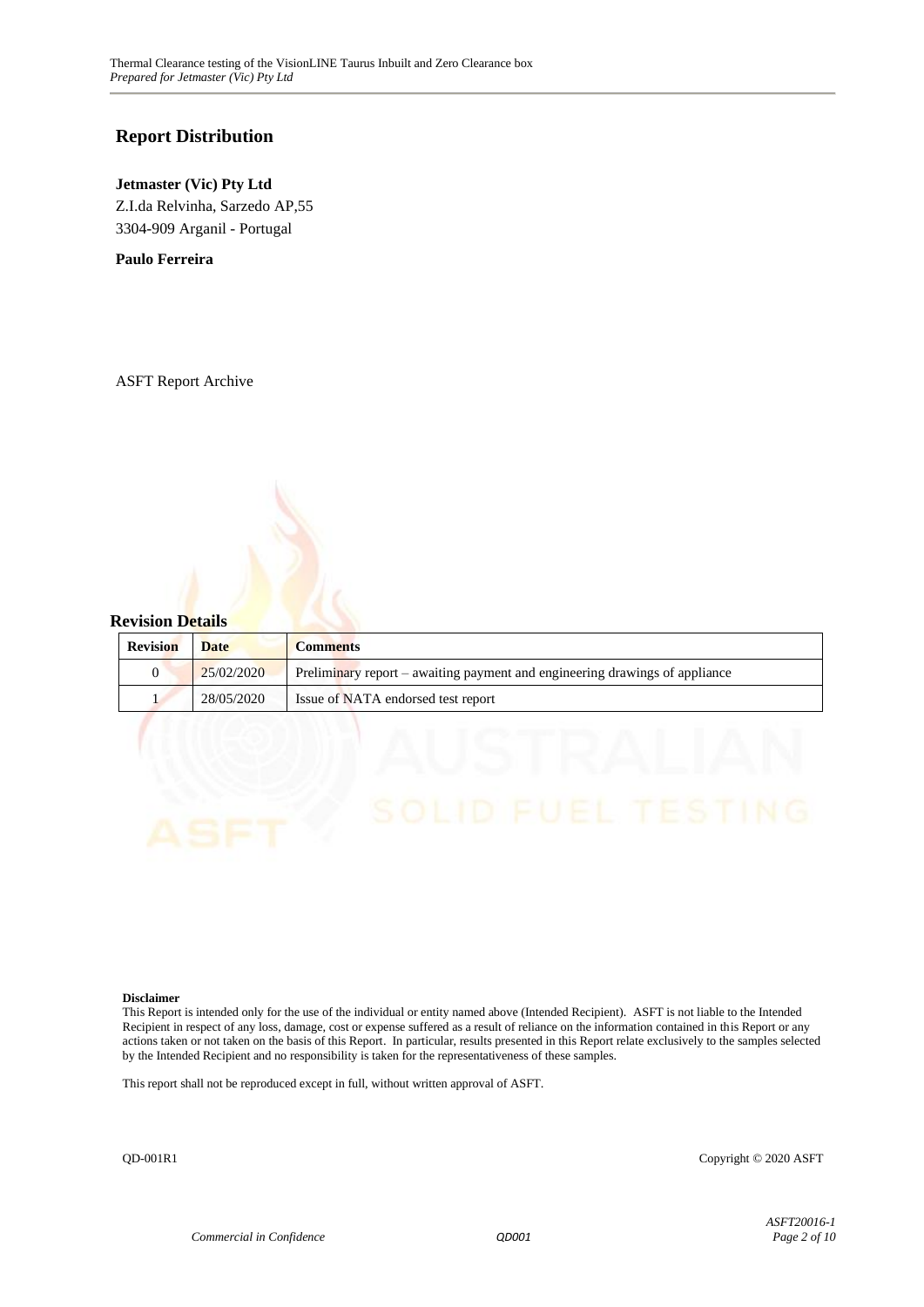# THERMAL CLEARANCE TESTING OF THE VISIONLINE TAURUS INBUILT AND ZERO CLEARANCE BOX

#### **Report**

The VisionLINE Taurus Inbuilt and Zero Clearance box with a Wildcat 6" triple skin flue kit was tested in a combustible enclosure in a manner conforming to joint Australian/New Zealand Standard 2918:2018, Appendix B.

A minimum 490mm deep x 1240mm wide x 6mm thick floor protector (compressed board) should be used under the appliance, a minimum 1230mm wide x 300mm deep x 6mm thick floor protector (compressed board) must be used in front of the appliance base when installing the appliance (see joint AS/NZS 2918:2018 3.3.2). The floor protector should extend 300mm in front of the fuel loading door and be placed centrally in the 1230mm width. The Thermal resistivity of the floor protector is 0.08m².K/W for 6mm thick compressed cement sheets.

The appliance and Flue Combination should be installed at the following clearances:

- The mantle shelf and mantle upright clearances was not tested and should be installed as per clause 3.4.1.3(b) of AS/NZS 2918:2018
- Flue ceiling penetration must have a 50mm air gap in all directions around the outer casing of the from combustibles.
- The outer casing of the flue (12") must be raised 65mm above the zero clearance box
- The inner galvanised casing of the flue (10") must be vented into the zero clearance box outer skin and be sealed to prevent venting into the enclosure
- The front wall of the enclosure must be made of non-combustible material to a height of 300mm above the zero box from the hearth and must extend to 100mm either side of the zero box.
- 300mm from the top of the Zero Clearance box to the first internal wall noggin above the front of the appliance.
- The Zero clearance box as tested must have air gaps of 8mm above the appliance and 3mm on both the sides of the appliance.
- Combustible material/rear wall of the enclosure must be a minimum of 50mm from the rear of the appliance zero clearance box
- Combustible material/side wall of the enclosure must be a minimum of 100mm from the side of the appliance zero clearance box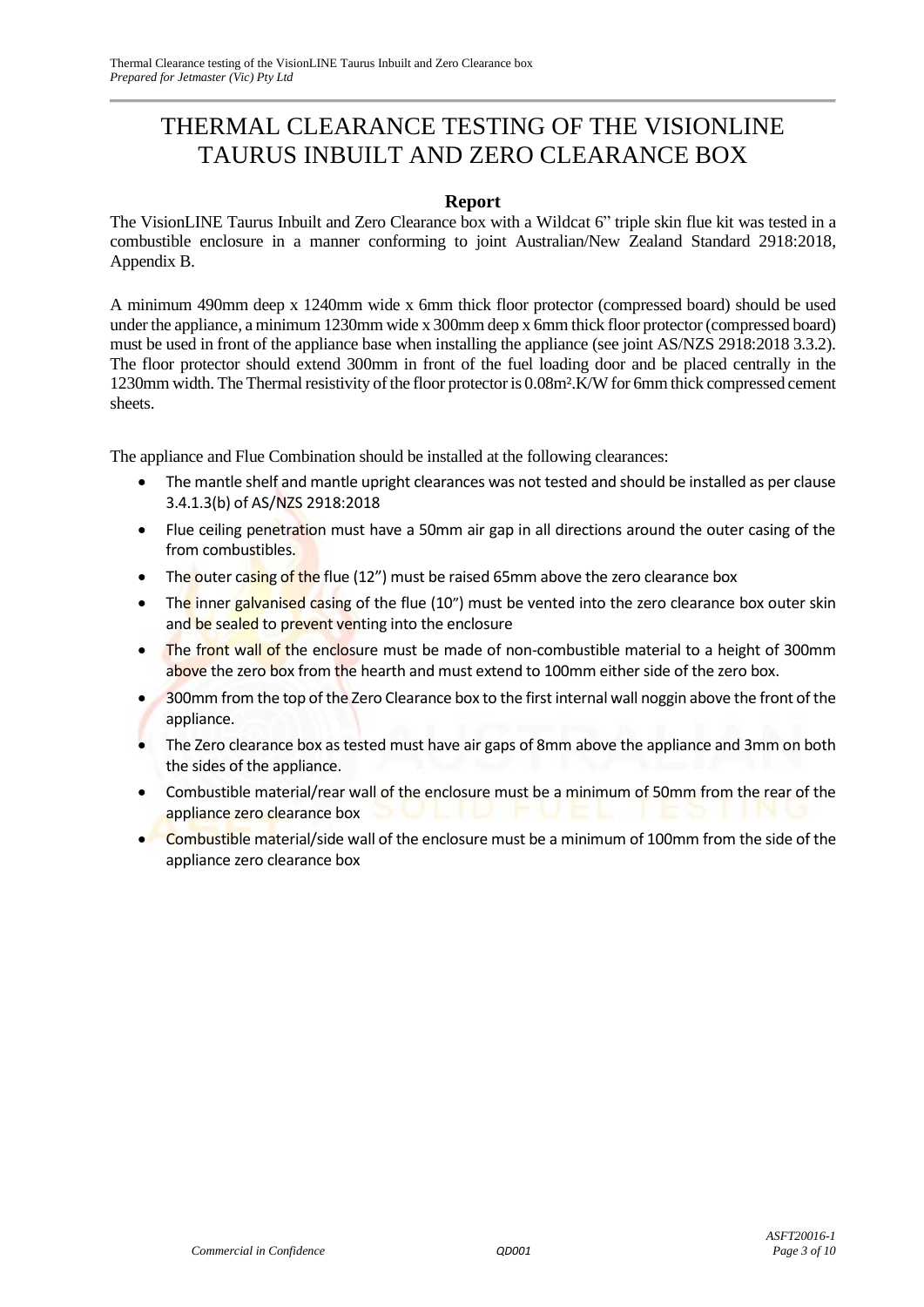



The VisionLINE Taurus Inbuilt and Zero Clearance box solid fuel appliance installed into a zero clearance enclosure conforms to the requirements of the joint AS/NZS 2918:2018 Standard, Appendix B.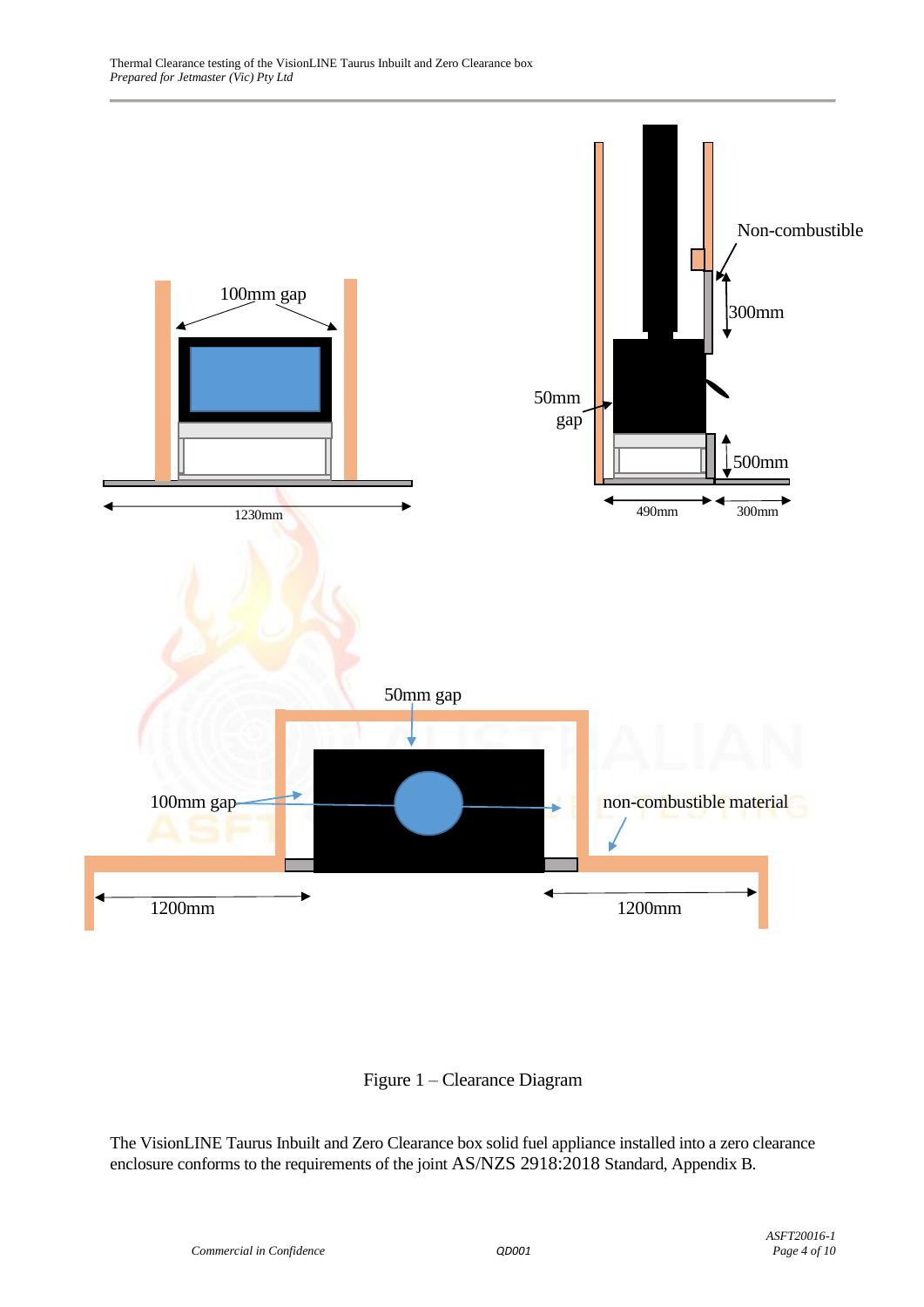| <b>Signed</b> |                          | Approved     |                                      |
|---------------|--------------------------|--------------|--------------------------------------|
| <b>Name</b>   | Garry W. Mooney          | <b>Name</b>  | <b>Steve Marland</b>                 |
|               | <b>Technical Officer</b> |              | Managing Director - Australian Solid |
| <b>Title</b>  |                          | <b>Title</b> | <b>Fuel Testing</b>                  |
| Date          | 28/05/2020               | Date         | 28/05/2020                           |

#### **1. INTRODUCTION**

Thermal Clearance testing of the VisionLINE Taurus Inbuilt and Zero Clearance box and flue system took place on 21, 24 February 2020 at the Australian Solid Fuel Testing Laboratory located at 3 Garden Street, Morwell, Victoria. The testing was performed by Mr G.W. Mooney and Mr S. Marland.

## **2. PROCEDURE**

Testing was conducted as per Appendix B of AS/NZS2918;2018, Hot sites were located with the aid of an infra-red thermometer. Thermocouple tips were stapled onto the test surfaces, with black tape over the first 100 mm to facilitate consistent and accurate recording of temperatures. Thermocouple positions are shown in the table below:

|                     | I OSIUOIL $A = I$ alahel I Osiuoil   |                     |                                            |
|---------------------|--------------------------------------|---------------------|--------------------------------------------|
| <b>Thermocouple</b> | Position                             | <b>Thermocouple</b> | Position                                   |
| No.                 |                                      | No.                 |                                            |
|                     | Floor - 1300mm in front of centre    | 16                  | $Floor - 150$ mm RHS of centre             |
| 2                   | $Floor - 1200$ mm in front of centre | 17                  | $Floor - 300$ mm RHS of centre             |
| 3                   | Floor - 1050mm in front of centre    | 18                  | $Floor - 450$ mm RHS of centre             |
| 4                   | $Floor - 900$ mm in front of centre  | 19                  | Ceiling Ring – Inner front                 |
| 5                   | $Floor - 750$ mm in front of centre  | 20                  | Ceiling $Ring - 25mm$ in front             |
| 6                   | $Floor - 600$ mm in front of centre  | 21                  | Ceiling Ring - Inner side                  |
| $\overline{7}$      | $Floor - 450$ mm in front of centre  | 22                  | Ceiling $Ring - 25mm$ to side              |
| 8                   | $Floor - 300$ mm in front of centre  | 23                  | Rear wall – 600mm from corner, 2353mm      |
|                     |                                      |                     | above the floor                            |
| 9                   | $Floor - 150$ mm in front of centre  | 24                  | Noggin - 300mm above zero box, 654mm       |
|                     |                                      |                     | from RHS wall, 35mm from flue outer casing |
| 10                  | Floor – Centre of flue               | 25                  | Rear wall – 650mm from corner, 1017mm      |
|                     |                                      |                     | above the floor                            |
| 11                  | $Floor - 150$ mm behind centre       | 26                  | Ceiling, 313mm from Rear wall, 219mm from  |
|                     |                                      |                     | RHS wall                                   |
| 12                  | $Floor - 300$ mm behind centre       | 27                  | RHS wall, 287mm from corner, 1403mm        |
|                     |                                      |                     | above the floor                            |
| 13                  | $Floor - 450$ mm LHS of centre       | 28                  | RHS wall, 369mm from corner, 799mm above   |
|                     |                                      |                     | the floor                                  |
| 14                  | Floor – 300mm LHS of centre          | 29                  | Rear wall – 622mm from corner, 1222mm      |
|                     |                                      |                     | above the floor                            |
| 15                  | Floor – 150mm LHS of centre          | 30                  | Ambient temperature                        |



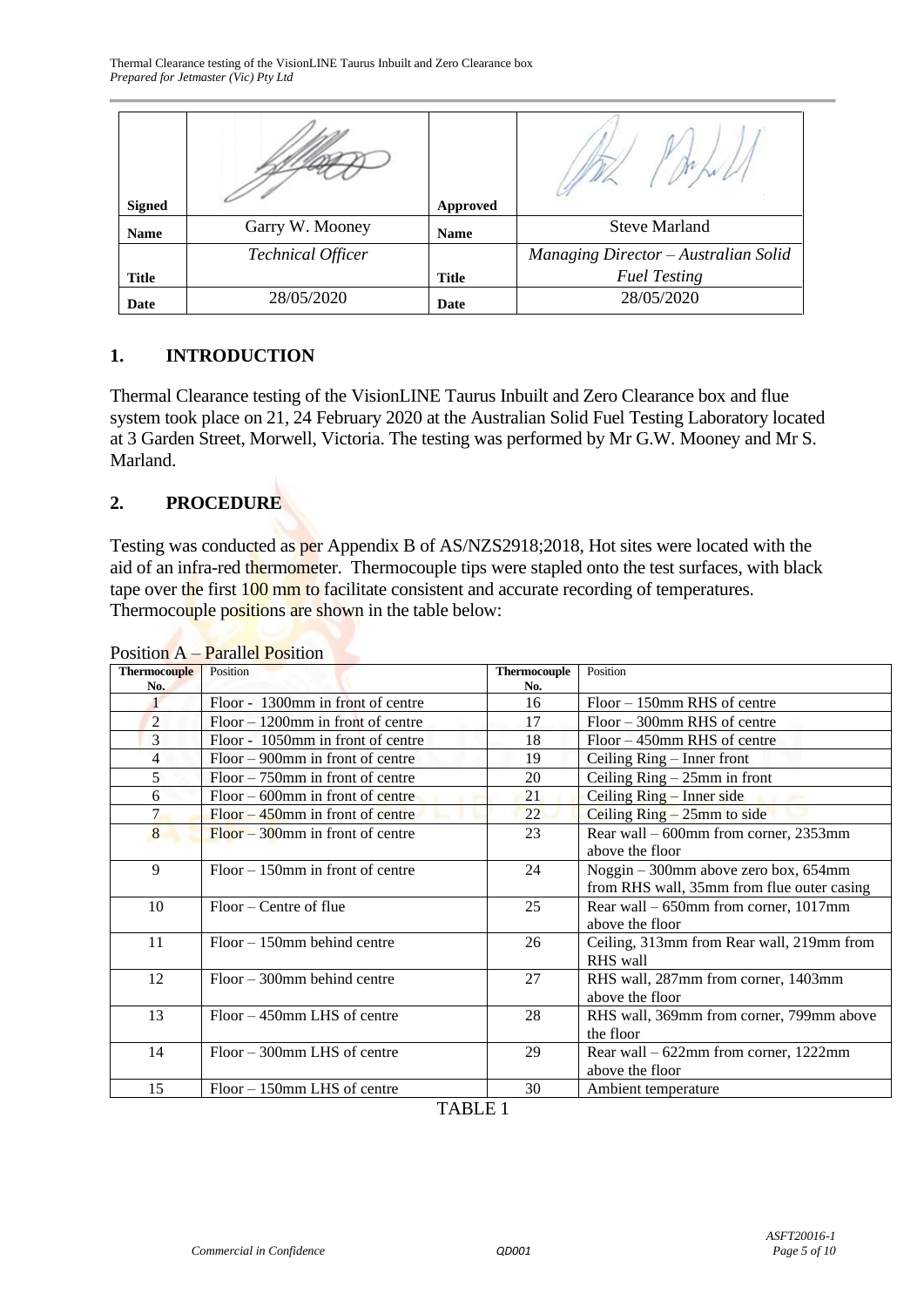#### **3. TEST FUEL**

Testing was conducted with Pinus Radiata as the test fuel which had a moisture content of 12.0% moisture. Each firewood piece was 300mm x 80mm x 40mm.

#### **4. FLUE SYSTEM**

The flue system used during testing was an 6" Wildcat triple skin flue kit incorporating a 6" stainless steel active flue, 10" Inner galvanised casing vented into the zero clearance box outer skin and a 12" outer casing raised 65mm above the zero clearance box. The flue was supplied by Wildcat Industries. This flue system has not been tested to AS/NZS 2918:2018, Appendix F. The flue height was  $4.6 \pm 0.1$ m from the floor protector.

#### **5. RESULTS**

#### **5.1 High Fire Test**

The appliance was fired in accordance with Section B9.1 of AS/NZS 2918:2018. The level of fuel was maintained between 50-75% of the full volume level of the fuel chamber during the High Fire test.

The average fuel load for initiating the High Fire tests was 9.5kg with an average refuelling rate of 1.4kg/10 minutes.

During High Fire testing it was found that the highest surface temperatures occurred when the primary air control of the appliance was fully open.

#### **5.2 Flash Fire Test**

Immediately after the High Fire test was completed, sufficient embers were removed to bring the fire bed to a level of 15-25% of the fuel chamber volume. The appliance was then fired in accordance with Section B9.2 of AS/NZS 2918:2018.

The average fuel load for initiating the Flash Fire tests was 7.3kg.

The highest temperature rises were achieved by leaving the fuel loading door resting against the door catch and the primary air fully open.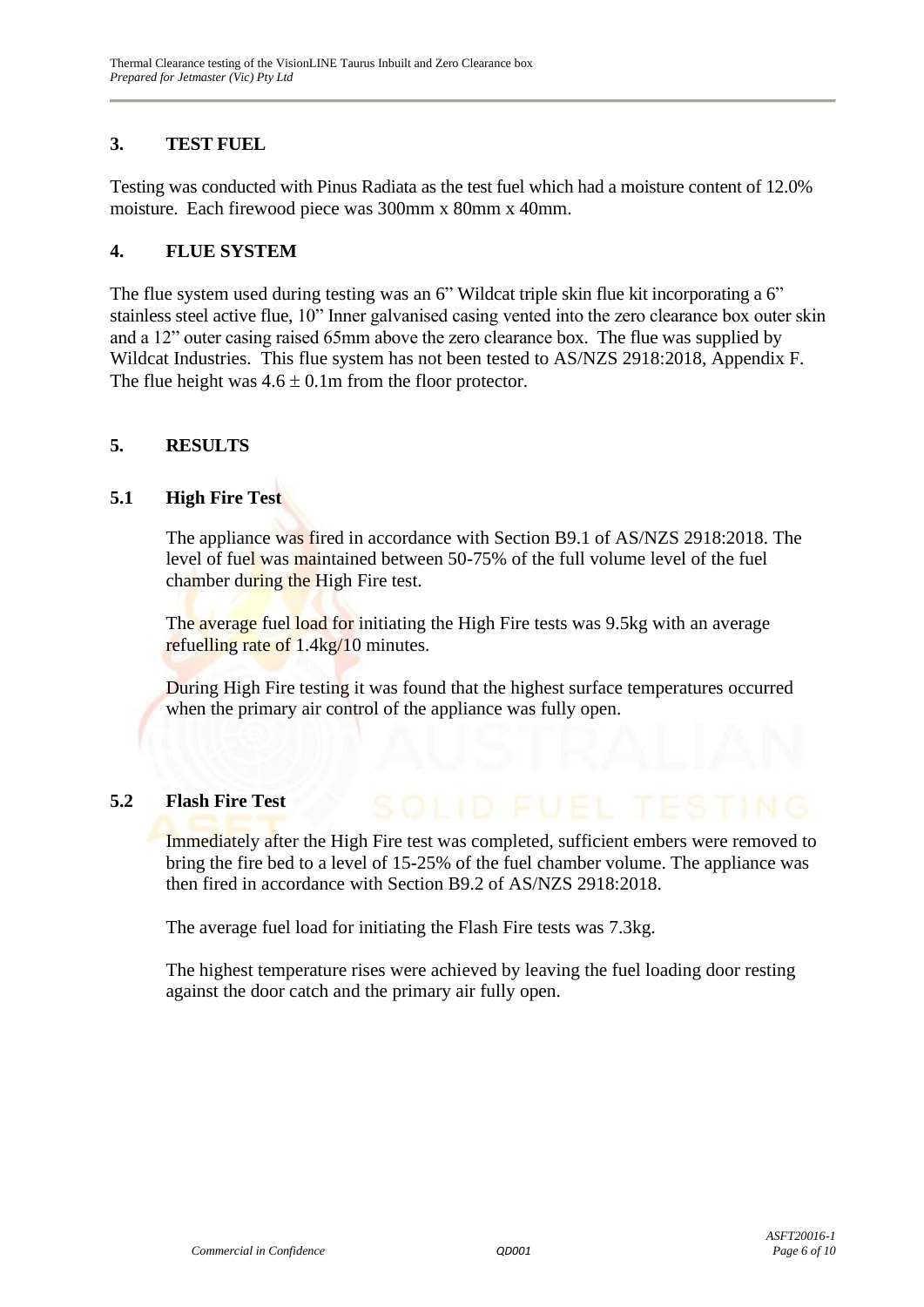#### **5.3 Ambient and Test Surface Temperatures**

The Tables below show the Ambient temperatures and test surfaces temperatures during testing of the appliance in a simulated fireplace:

|  | Ambient Temperature Range $\mathfrak C$ |  |  |
|--|-----------------------------------------|--|--|
|--|-----------------------------------------|--|--|

| <b>High Fire</b> | <b>Flash Fire</b> |  |
|------------------|-------------------|--|
| $16.0 - 27.8$    | $19.5 - 27.3$     |  |

#### *Maximum Surface Temperature Rise above Ambient - Position A*

| <b>Position</b>  | <b>Thermocouple</b><br><b>Number</b> | <b>High Fire</b><br>Test $(^{\circ}C)$ | <b>Thermocouple</b><br><b>Number</b> | <b>Flash Fire</b><br>Test $(^{\circ}C)$ |
|------------------|--------------------------------------|----------------------------------------|--------------------------------------|-----------------------------------------|
| Floor            |                                      | 61.4                                   |                                      | 55.5                                    |
| Ceiling          | 22                                   | 50.3                                   | 22                                   | 59.3                                    |
| Noggin           | 24                                   | 56.0                                   | 24                                   | 63.3                                    |
| <b>Rear Wall</b> | 23                                   | 61.4                                   | 23                                   | 67.2                                    |
| Side Wall        | 27                                   | 33.2                                   | 27                                   | 41.3                                    |

## **5.4 Uncertainty of Measurement Statement**

- 5.5.1 The uncertainty of distance measurement for determining clearance distances was not greater than  $\pm 3$ mm.
- 5.5.2 The uncertainty of temperature measurement during the entire test period was a maximum of  $\pm 2$ °C at a 95% confidence level.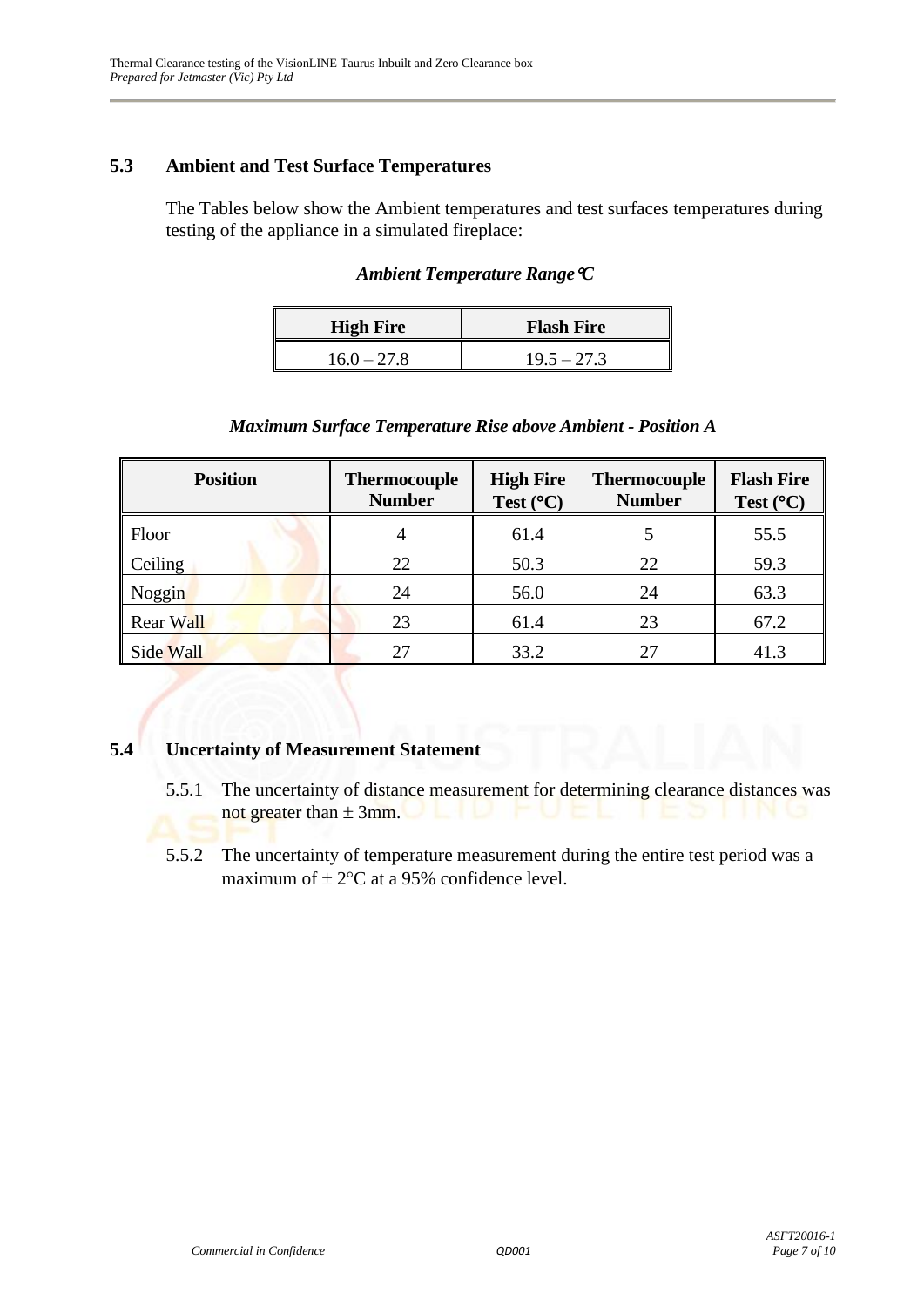## **6. APPLIANCE CONSTRUCTION DETAILS**

The test results reported directly relate to the appliance/flue system tested. The details of the appliance given in this section include features which may affect safety clearances. Any change in the design/construction of this appliance or flue may invalidate this report. Below are the constructions details of the appliance:

| Appliance Model Name: VisionLINE Taurus                                                                                                                                                                                                 | Serial No: H01343        |  |  |
|-----------------------------------------------------------------------------------------------------------------------------------------------------------------------------------------------------------------------------------------|--------------------------|--|--|
| Manufacturer: Jetmaster                                                                                                                                                                                                                 |                          |  |  |
| Overall Depth: 440mm<br>Overall Height: 560mm                                                                                                                                                                                           | Overall Width: 1040mm    |  |  |
| Top Plate Depth: 440mm<br>Top Plate Width: 1040mm                                                                                                                                                                                       | Top Plate Thickness: 6mm |  |  |
| Width: 721-913mm<br>Usable Firebox Height: 290-322mm                                                                                                                                                                                    | Depth: 244mm             |  |  |
| Usable Firebox Volume: 80.53 Litres                                                                                                                                                                                                     |                          |  |  |
| Firebox Material Type/Seam Fully Welded: Fully welded 5mm steel                                                                                                                                                                         |                          |  |  |
| Firebrick Type: 20-25mm Ceramic                                                                                                                                                                                                         |                          |  |  |
| Main Door Opening Height: 285mm                                                                                                                                                                                                         | Width: 830mm             |  |  |
| Door Height: 520mm<br>Width: 1000mm                                                                                                                                                                                                     | Depth: 35mm              |  |  |
| Door glass Height: 280mm<br>Width: 800mm                                                                                                                                                                                                |                          |  |  |
| Primary Air Location: Inside firebox: Rear 28×6mm holes at 25mm from base of firebox (these were<br>blocked during testing) Front base of firebox 6 slots 54×4mm plus air wash (40 x 4mm dia holes added<br>to rear of airwash chamber) |                          |  |  |
| Dimension of Primary Air: 2 triangle slots at 60 x 12-22mm + 2 rectangle slots $@$ 60 x 9mm                                                                                                                                             |                          |  |  |
| Area of Primary (mm <sup>2</sup> ): 3264mm <sup>2</sup>                                                                                                                                                                                 |                          |  |  |
| Secondary/Tertiary Air Location: Rear of firebox below baffle                                                                                                                                                                           |                          |  |  |
| Dimension of Secondary/Tertiary Air: 89 holes @ 4.0mm diameter fed by 2 slots with 5600mm <sup>2</sup> in total                                                                                                                         |                          |  |  |
| Area of Secondary/Tertiary Air (mm <sup>2</sup> ): 1118.6mm <sup>2</sup>                                                                                                                                                                |                          |  |  |
| Baffle Plate size: 680-895×268×30mm in two pieces                                                                                                                                                                                       |                          |  |  |
| Flue Dimensions: 152mm                                                                                                                                                                                                                  |                          |  |  |
| <b>OD: 146mm</b><br><b>Spigot Dimensions:</b>                                                                                                                                                                                           | <b>ID:</b> 139mm         |  |  |
| Spigot to Rear of Appliance: 123mm                                                                                                                                                                                                      |                          |  |  |
| Rear Internal to External Heat Shield: 16mm                                                                                                                                                                                             |                          |  |  |
| Side Internal to External Heat Shield: 15-145mm                                                                                                                                                                                         |                          |  |  |
| Heat Shield Material Type: Rear 1.5mm, Side 6mm steel                                                                                                                                                                                   |                          |  |  |
| Optional Rear Heat Shield: 1047×560×1.2mm, 60mm from rear of appliance                                                                                                                                                                  |                          |  |  |
| Water Heater Fitted: N/A                                                                                                                                                                                                                |                          |  |  |
| Fan Location/Speeds: N/A                                                                                                                                                                                                                |                          |  |  |
| Catalytic Combustor fitted: N/A                                                                                                                                                                                                         |                          |  |  |
| Grate: N/A                                                                                                                                                                                                                              |                          |  |  |
| NOTE: Accuracy of measurement is $\pm 5\%$ of the measured value                                                                                                                                                                        |                          |  |  |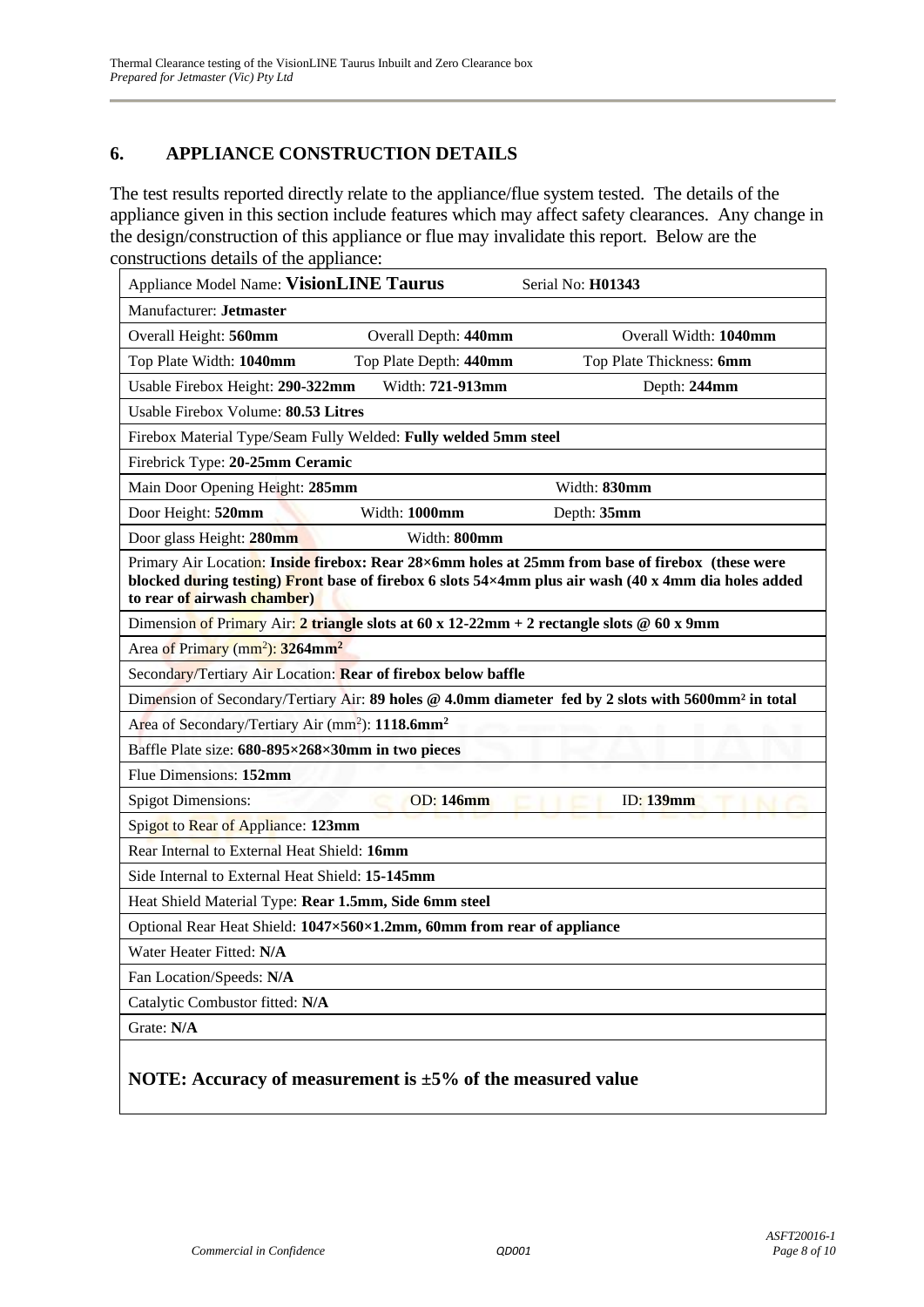Zero Clearance Box Construction Details

Manufacturer: **Jetmaster** 

Zero Box Overall Height: **1175mm** Overall Depth: **500mm** Overall Width: **1100mm**  Stand Overall Height: **378mm** Overall Depth: **500mm** Overall Width: **1100mm** 

Material Type: **1.2mm steel**

Zero Box Holes Location: **Right and left hand sides each – 6 holes @ 22mm from base & 6 holes @ 37mm from base. Rear 12 holes @ 22mm from base & 13 @ 37mm from base, all alternating and evenly distributed**

Dimensions of Zero Box Holes: **Right hand side – 12 @ 20mm diameter, Left hand side - 12 @ 20mm diameter, Rear – 25 @ 20mm diameter**

Area of Zero Box holes (mm<sup>2</sup>): **15395.8mm<sup>2</sup>** 

Venting Slots Location: **Base of Zero box, 4 slots 30×195mm long with rounded 1 end each, under appliance supports & 2 slots 12×35mm**

Dimensions of Venting Slots: **4 slots 30×195mm long with rounded end each, 2 slots 12×35mm**

Area of Venting Slots (mm<sup>2</sup> ): **23853.9mm<sup>2</sup>**

Appliance Supports Height: **125mm** Width: **37mm** Length: **410-480mm x2 supports**

Zero Box Stand & Appliance Supports Material: **40×40mm × 1.2mm steel**

#### **NOTE: Accuracy of measurement is ±5% of the measured value**